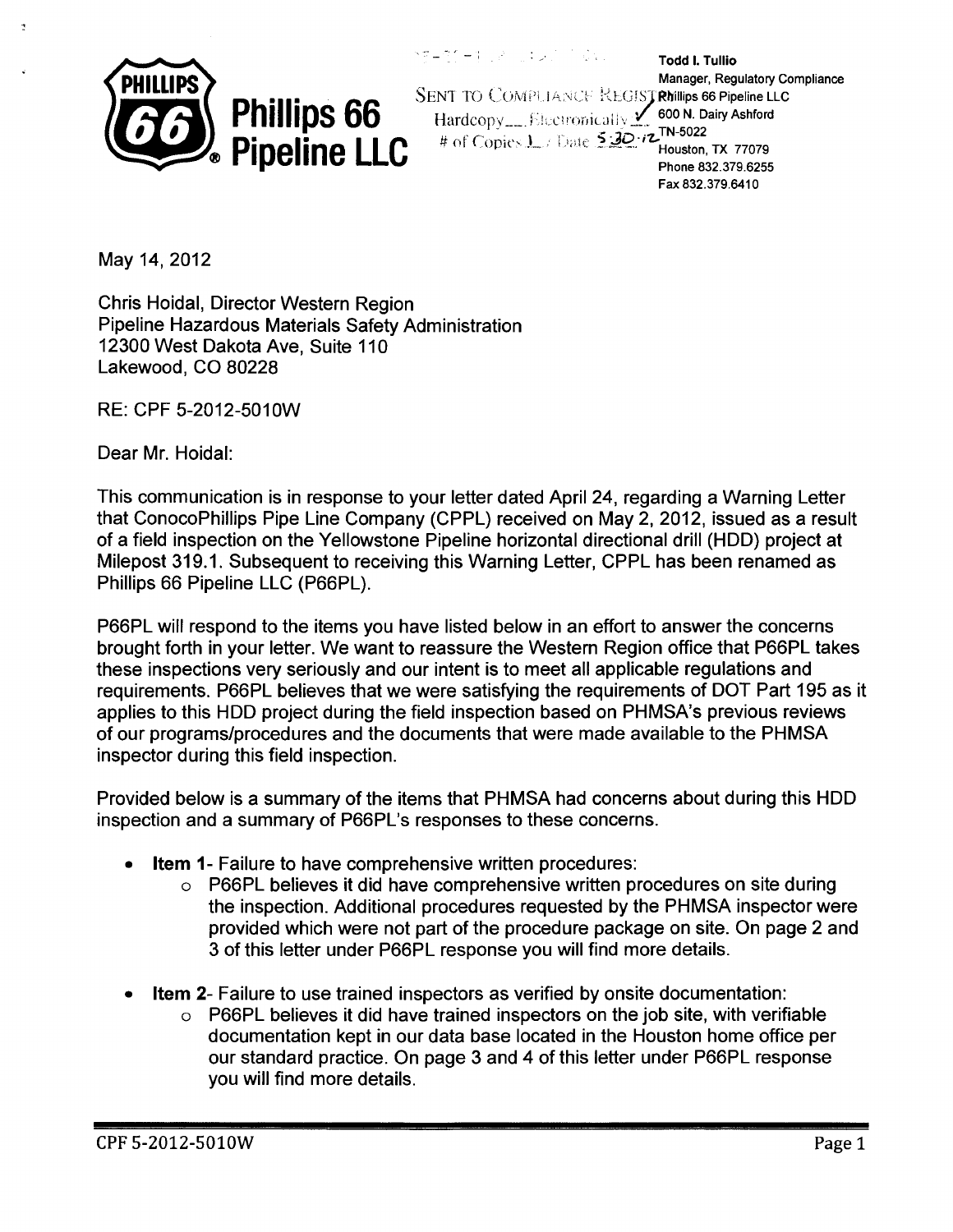- **Item 3- Failure to maintain correct corrosion records:** 
	- $\circ$  P66PL believes it did maintain correct corrosion records as required under the maintenance section of DOT Part 195 for the pipeline tie-in points, and followed the requirements outlined in DOT Part 195 regulations covering new pipelines for the HOD line pipe construction. On page 5 and 6 of this letter you will find more details.

By submitting this response, P66PL does not waive any right, privilege, or objection that it may have in any separate or subsequent proceeding related in any way to the information provided in this response.

# PHMSA Concerns:

# Item. 1. §195.202 Compliance with specifications or standards. Each pipeline system must be constructed in accordance with comprehensive written specifications or standards that are consistent with the requirements of this part.

ConocoPhillips Pipeline Company (CPPL) failed to have comprehensive written specifications or standards for all aspects of the Yellowstone pipeline horizontal directional drill (HOD) at MP 319.1. Though CPPL had procedures for welding and non-destructive testing (NOT) and manufacturer's recommended application practices for coating, other key construction specifications were not available to our inspector. After numerous requests, ConocoPhillips could not provide specifications or standards for all aspects of construction inspection including coating, specifications for field bending of pipe, and documentation requirements for coating application inspection.

# P66PL's Response:

P66PL maintains written procedures at our construction sites that attempt to cover all aspects of the particular project. Several 3-ring binders of procedures were available for this project on location (see Attachment A listing the contents of the 3-ring binders for this project).

At inspection time, our understanding was that we did provide all necessary information that was requested by the Western Region inspector in a timely manner as follows:

- 1. Coating Procedures:
- 2. Field Bending of Pipe:
- 3. Coating Application Inspection:
- 4. Welding Procedures:
- 5. Welding Procedure Qualifications:
- 6. Welding Logs
- 7. Clark Fork 319 Hydro-Testing Objectives

TSP-8002 TSP-3001 Field Bending Procedures Protal 7200 product data sheet, application and inspection procedures P1F -7018 & P1E- 6010 PQR- 7018 & PQR- 6010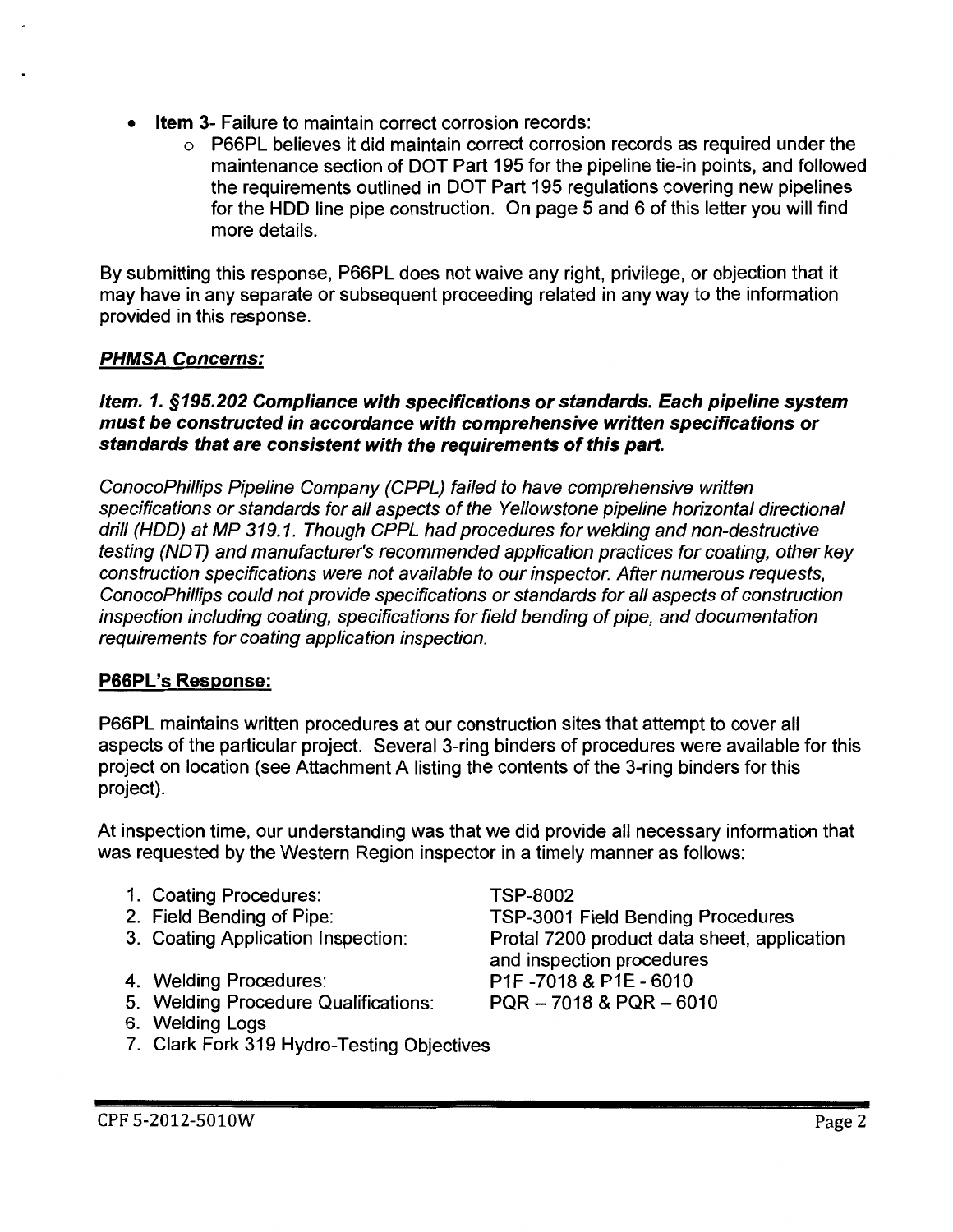- 8. Construction Field Representatives Qualifications
	- a. ASNT -ISN form ID 116730-0Q-51417F17
	- b. Operator Qualifications W4406.1 Repair and or Removal of Welding and Pipe Defects - Field Representative
- 8. Welder Qualifications
	- a. GPL- 106 Welder Qualification Record E6078
	- b. GPL- 106 Welder Qualification Record AGS-HYP E7010
- 9. Mill Test Reports for New Pipe
- 10. One Call Information

It is P66PL's practice to dispatch a representative from our Regulatory Compliance (RC) group during field inspections to handle PHMSA's information requests so that the construction inspector can stay focused on safety and quality control activities. P66PL did not have an RC representative on site for the first day of inspection as planned, so perhaps information that was requested on that first day may have not been provided immediately and had to be requested again on the second day when the RC representative arrived. For future inspections, P66PL will strive to have our RC representative accompany the PHMSA inspector at all times to ensure that any request for additional information is handled in a timely manner.

# PHMSA Concerns:

#### Item 2. §195.204 Inspection - General. Inspection must be provided to ensure the installation of pipe or pipeline systems in accordance with the requirements of this subpart. No person may be used to perform inspections unless that person has been trained and is qualified in the phase of construction to be inspected.

CPPL failed to use a trained inspector to inspect the pipe welding process during their Yellowstone pipeline HOD at MP 319. 1. The CPPL inspector who was responsible for the inspection of the welding process had not been trained in the inspection of welding processes. Though this individual was a qualified non-destructive tester and was experienced in welding, he did not have records showing that he had been trained in the inspection of the welding process. Furthermore, this inspector had no tools for checking the welding parameters of volts, amps and travel speed during welding, He only checked for preheat requirements.

Though all welds passed NOT requirements, one cannot be assured that the welding procedure was followed because welding the parameters of volts, amps, and travel speed were not periodically checked. Because a weld passes NOT does not mean that a procedure was followed. If the procedure is not followed it is possible for the welder to affect the metallurgical properties of the pipe and the weld in ways that may jeopardize the integrity of the pipeline.

# P66PL's Response: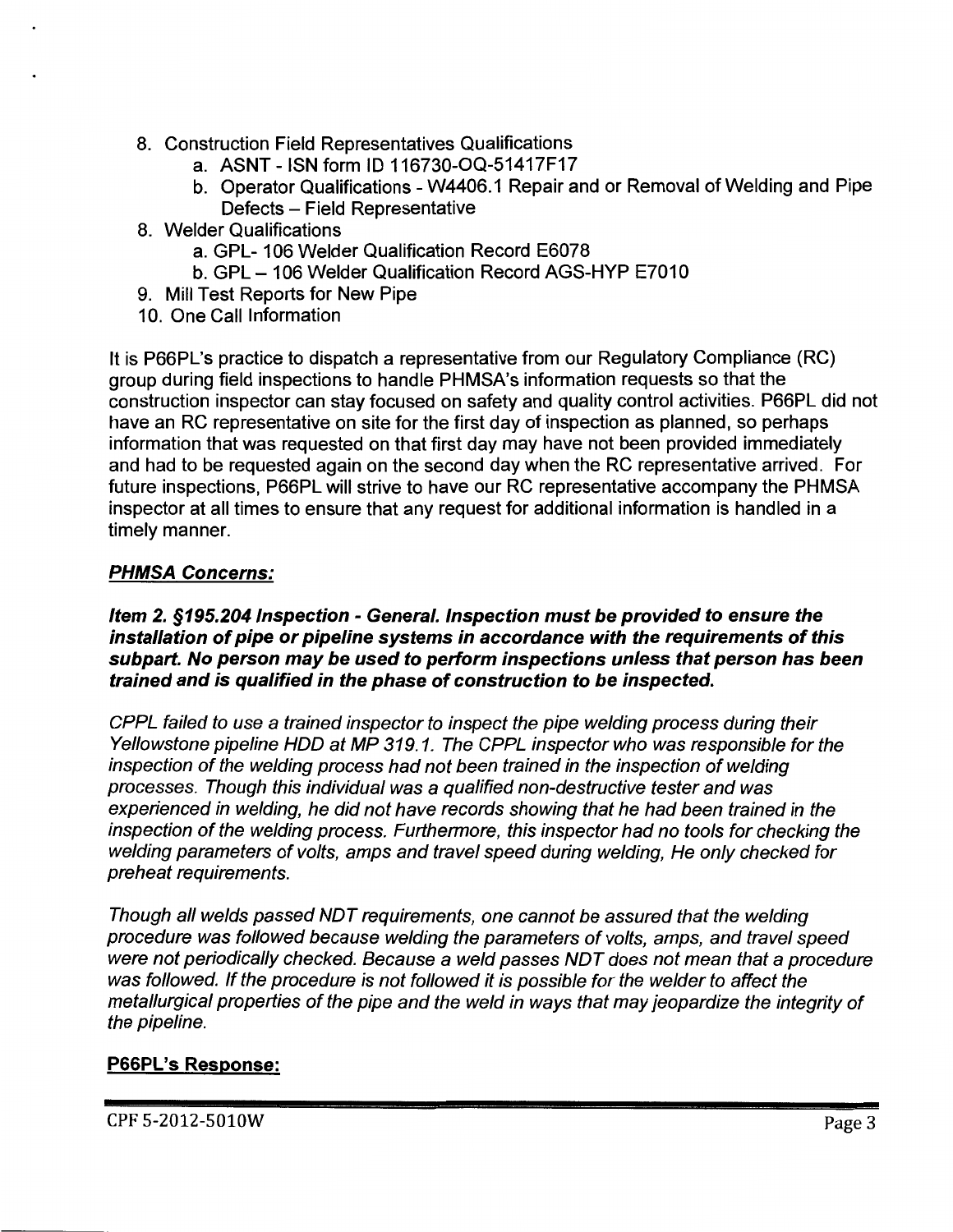During this inspection, P66PL had two construction field representatives that were trained and qualified to inspect the construction work being performed on site. P66PL's construction processes have been designed to provide quality control and assurance that all pipeline systems and components are in compliance with PHMSA Part 195 regulations. These processes rely on trained employee and inspector observations, as well as 100% nondestructive testing (NOT) radiography of pipe welds, in order to meet these requirements. These procedures and processes were reviewed by PHMSA during the Operations & Maintenance Program (O&M) audit conducted in 2011 and found to be satisfactory by the PHMSA audit team.

P66PL's construction representative inspecting the welding process did have training and was experienced in the welding process, as well as having training and experience with NOT radiography testing. His training certifications were not located at the project site which is consistent with our standard practice on any project. Confirmation of OQ training is kept in our data base system located in our Houston, TX office.

The PHMSA field inspector's observation on welding process parameters is correct: P66PL did not have tools on site to monitor volts, amps, and travel speed as welding parameters. P66PL is unaware of this being a requirement in the DOT Part 195 regulations as currently published, and has not been asked for this information in previous audits or field inspections. Our approach has been to test the contractor's welder at the start of a project using a rigorous welding qualification process, and then use our trained construction inspectors to observe the welding process for quality assurance monitoring and compliance to the welding procedure. We then test 100% of the weld integrity using NOT radiography and follow a pass/fail acceptance by the certified NOT technician as the industry-accepted practice. P66PL then documents the information required by DOT Part 195, Section § 195.266 - Construction Records, which says that the following must be maintained by the operator:

- 1. The total number of girth welds and the number nondestructively tested, including the number rejected and the disposition of each rejected weld.
- 2. The amount, location, and cover of each size of pipe installed.
- 3. The location of each crossing of another pipeline.
- 4. The location of each buried utility crossing.
- 5. The location of each overhead crossing.
- 6. The location of each valve and corrosion test station.

P66PL maintains the records indicated above during construction and work where these activities are being performed. P66PL requires that all welds on regulated piping be subject to NOT inspection, as well as hydrostatic testing. These are performance-based tests that definitively indicate whether or not girth welds are acceptable for in-service conditions.

These tests, combined with the requirement that all welders and welding procedures be qualified, provide the assurance that the work is in compliance with PHMSA Part 195 regulations.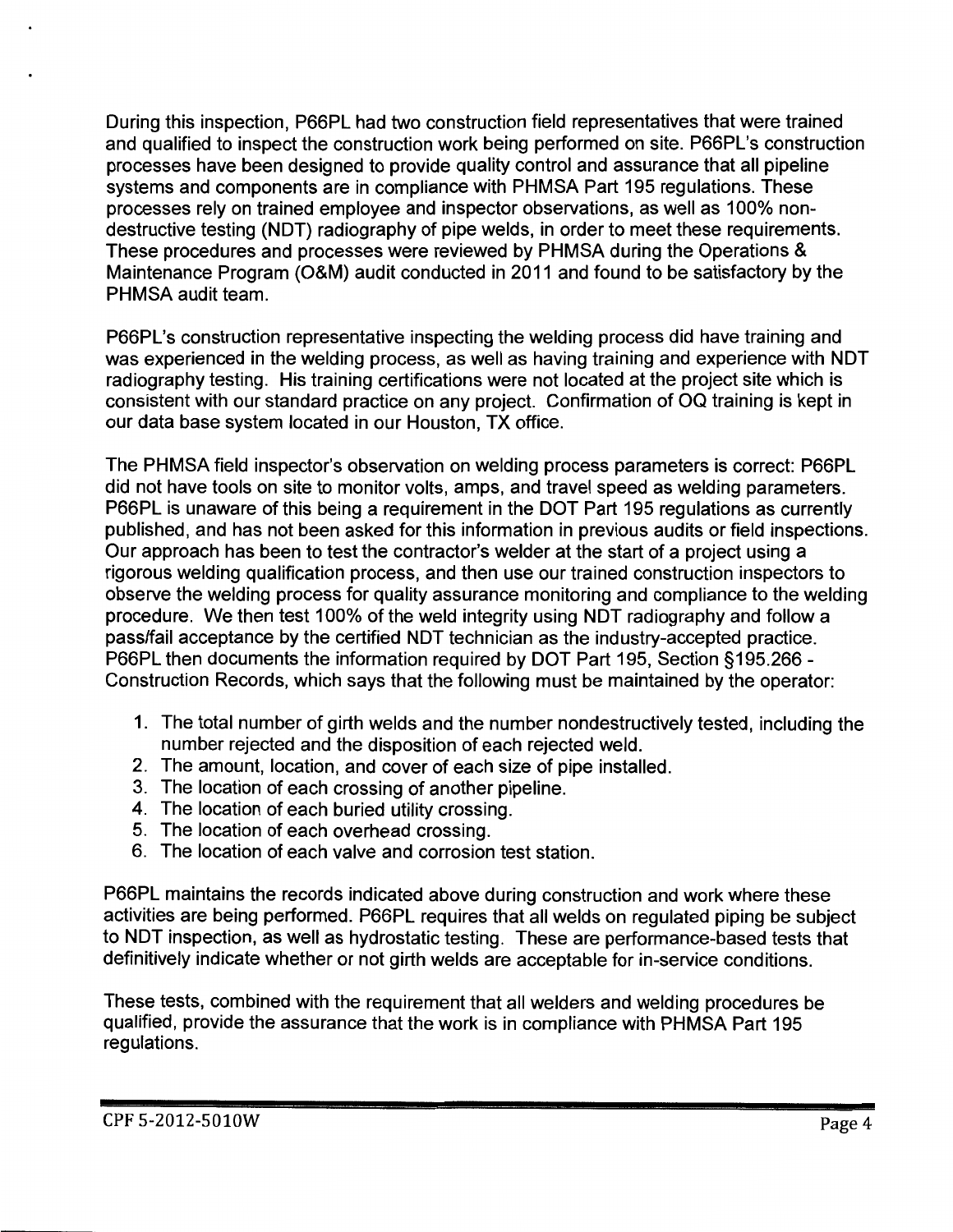# PHMSA Concerns:

Item 3. §195.589 What corrosion control information do I have to maintain? (c) You must maintain a record of each analysis, check, demonstration, examination, inspection, investigation, review, survey, and test required by this subpart in sufficient detail to demonstrate the adequacy of corrosion control measures or that corrosion requiring control measures does not exist. You must retain these records for at least 5 years, except that records related to Sees. 195.569, 195.573(a) and (b), and 195.579(b)(3) and (c) must be retained for as long as the pipeline remains in service.

CPPL did not maintain a record of coating prep, application, and pre-installation inspections of their Yellowstone pipeline HOD at MP 319. 1. Coating preparation and coating application inspections are required to insure the coating meets the requirements of§ 195.559. An operator must inspect their pipe's coating just prior to it's installing it and they must repair all defects that are found in accordance with 195,561. Inspections that occurred but were not documented included, surface prep profile checks, pipe temperature checks, wet surface film thickness, dry film thickness, "Jeeping including voltage used and repairs made to coating. An operator is required to maintain records of this nature for at least 5 years to demonstrate the adequacy of corrosion control measures in accordance with Subpart B.

# P66PL's Response:

As the PHMSA inspector agrees, the P66PL construction inspector was performing our required surface prep profile checks, pipe temperature checks, wet coating surface film thickness checks, dry coating film thickness checks, and "jeeping" inspection for abnormalities of the finished pipe coating which includes voltage checks of the jeeping equipment. If coating abnormalities were found by the construction inspector, then P66PL's procedure TSP-8002 "Plant Applied Fusion Bonded Epoxy Coating Specifications" would be followed which outlines the steps for making repairs to the coating. The P66PL construction inspector was also following procedure TSP-8002 which says that during the construction phase all the quality assurance checks mentioned above are to be stenciled on the side of the new pipeline. The purpose of this practice is to provide a visual confirmation to all P66PL inspectors and construction personnel that the quality assurance checks were actually performed prior to covering the pipeline with backfill material as one of the final activities for construction. This procedure TSP-8002 requiring the stenciling of inspection checks on the pipeline was part of the O&M Program audited by PHMSA in 2011 that was understood to be an acceptable P66PL procedure. In performing and then stenciling the inspection checks on the pipe for this Yellowstone Pipeline project, P66PL believes that we are meeting the current requirements for new construction found in the DOT Part 195 regulations.

It is our understanding that §195.589 refers to ongoing maintenance requirements for existing pipelines. At the two tie-in points joining the new HOD line pipe with the existing Yellowstone Pipeline line pipe, P66PL completed tie-in welds and full NOT radiography testing per our welding procedures. P66PL also completed internal and external pipe corrosion checks, application of coating to the two pipe girth welds, and external inspection checks of the coating as previously described. These inspection checks were recorded on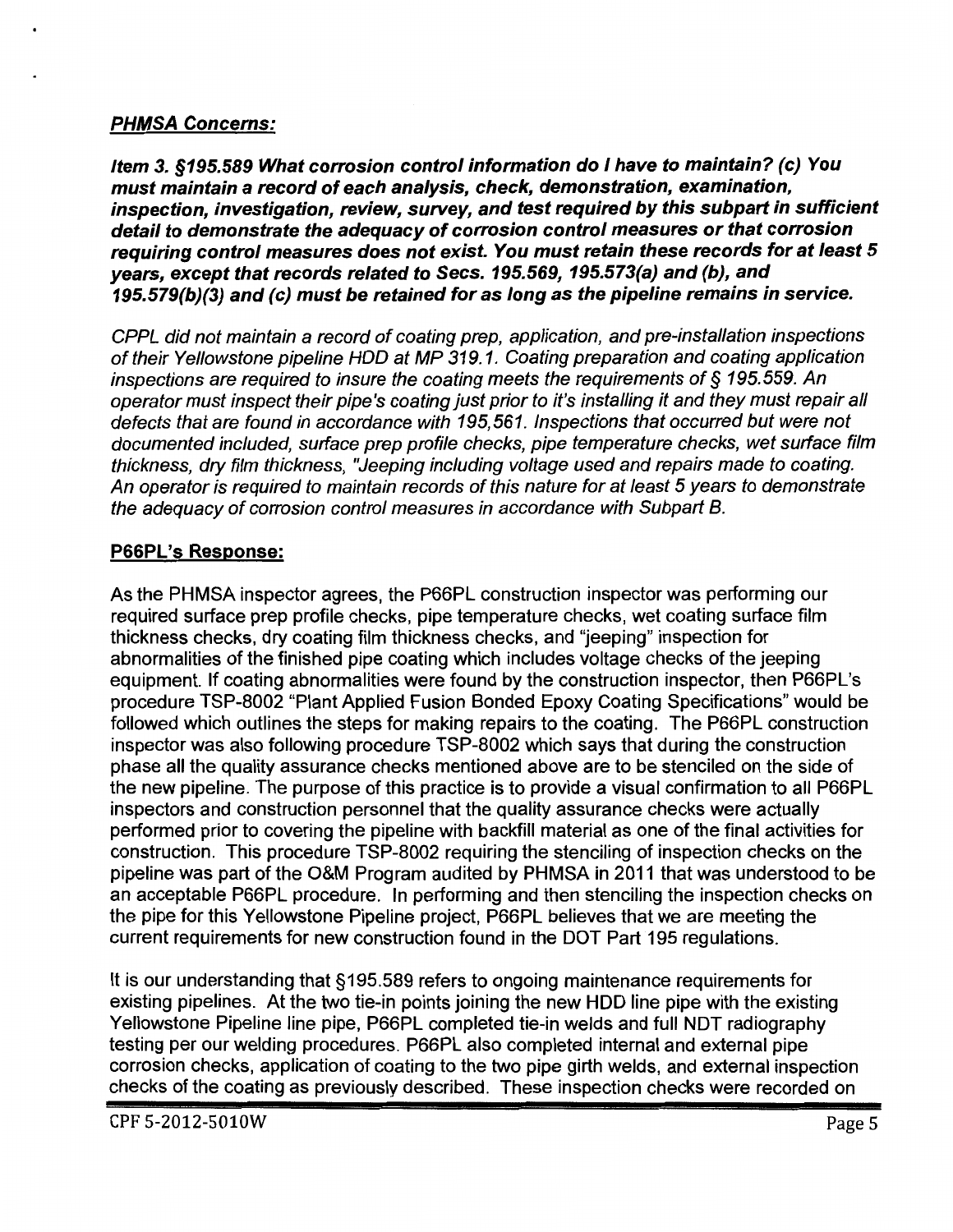our Pipeline Maintenance and Leak Report (PMLR) forms per P66PL's procedure MPR-2809, "Instructions for Completing Form 3933-Pipeline Maintenance and Leak Report", which establishes the documentation of corrosion control information for the required minimum 5 year period that is referenced by the PHMSA inspector. In performing and documenting these inspection checks for the two tie-in welds and pipe girth weld coating on our PMLR forms, P66PL believes that we are meeting the current requirements for pipeline maintenance activities found in the DOT Part 195 regulations.

Again, we want to assure the Western Region office that P66PL takes these field inspections seriously and our intent is to meet all applicable regulations and requirement for the safe operation of our pipelines. Should you or anyone on your staff have questions in regards to the information provided, please feel free to call or e-mail me.

Sincerely,

Todd Tullio

Manager, Regulatory Compliance

CC: D. Barney V. Williams